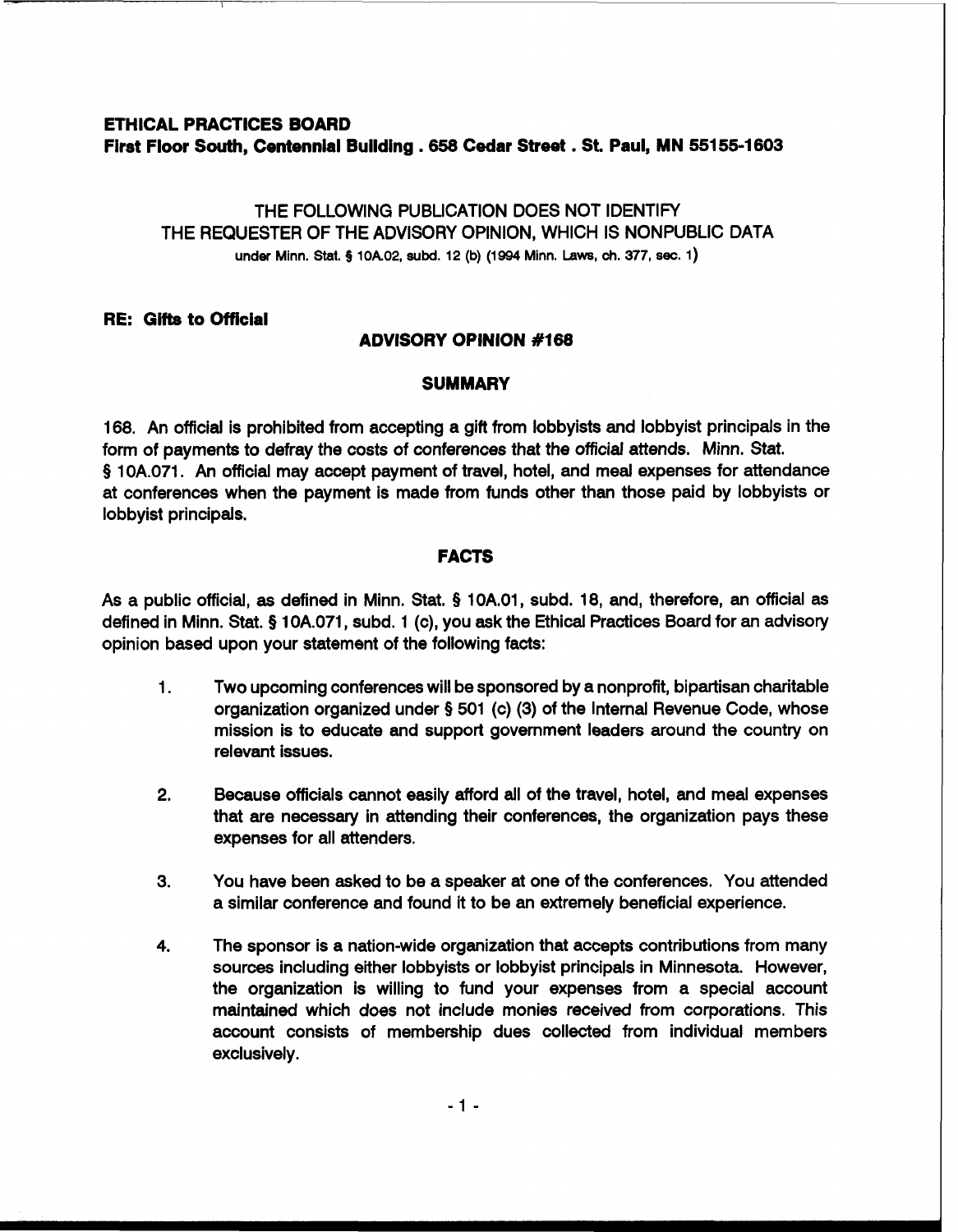**5.** The sponsor is able to confirm that none of the membership dues held in the special account, from which your expenses will be paid, has come from a lobbyist or principal in Minnesota.

#### **QUESTION**

If you attend two upcoming conferences sponsored by this organization, can your travel, hotel, and meal expenses for the conference paid by the organization from a special fund that consists of membership dues none of which has been paid by a lobbyist or principal in Minnesota?

#### **OPINION**

Minn. Stat. Ch. 10A prohibits gifts from lobbyists and lobbyist principals to an official. To the extent that any portion of the costs of the conferences are paid by a lobbyist or a lobbyist principal, you are prohibited from accepting the gift. The term 'gift" is broadly defined by Minn. Stat. § 10A.071, subd. 1 (b). Donations from a lobbyist or lobbyist principal to pay in whole or in part for the cost of the conferences are not within any exemption from the gift prohibition in Minn. Stat. **9** 10A.071. The Board advises you to pay contemporaneously for overhead costs of the conferences, paid from donations by lobbyists or lobbyist principals, that are attributable to your attendance at the conference.

Based on a review of the information submitted, it is the opinion of the Board that payment of your travel, hotel, and meal expenses for the conferences from funds other than those paid to the sponsoring organization by lobbyists or lobbyist principals is not prohibited by Minn. Stat. **9** 1 OA.071.

 $Issued: 10-7-1994$ 

John & Goldebau fr.

John L. Holahan, Jr., Chair Ethical Practices Board

#### **PERTINENT STATUTES**

Minn. Stat. **9** 1 OA.O1 DEFINITIONS provides:

Subd. 11. (a) "Lobbyist" means an individual:

(1) engaged for pay or other consideration, or authorized to spend money by another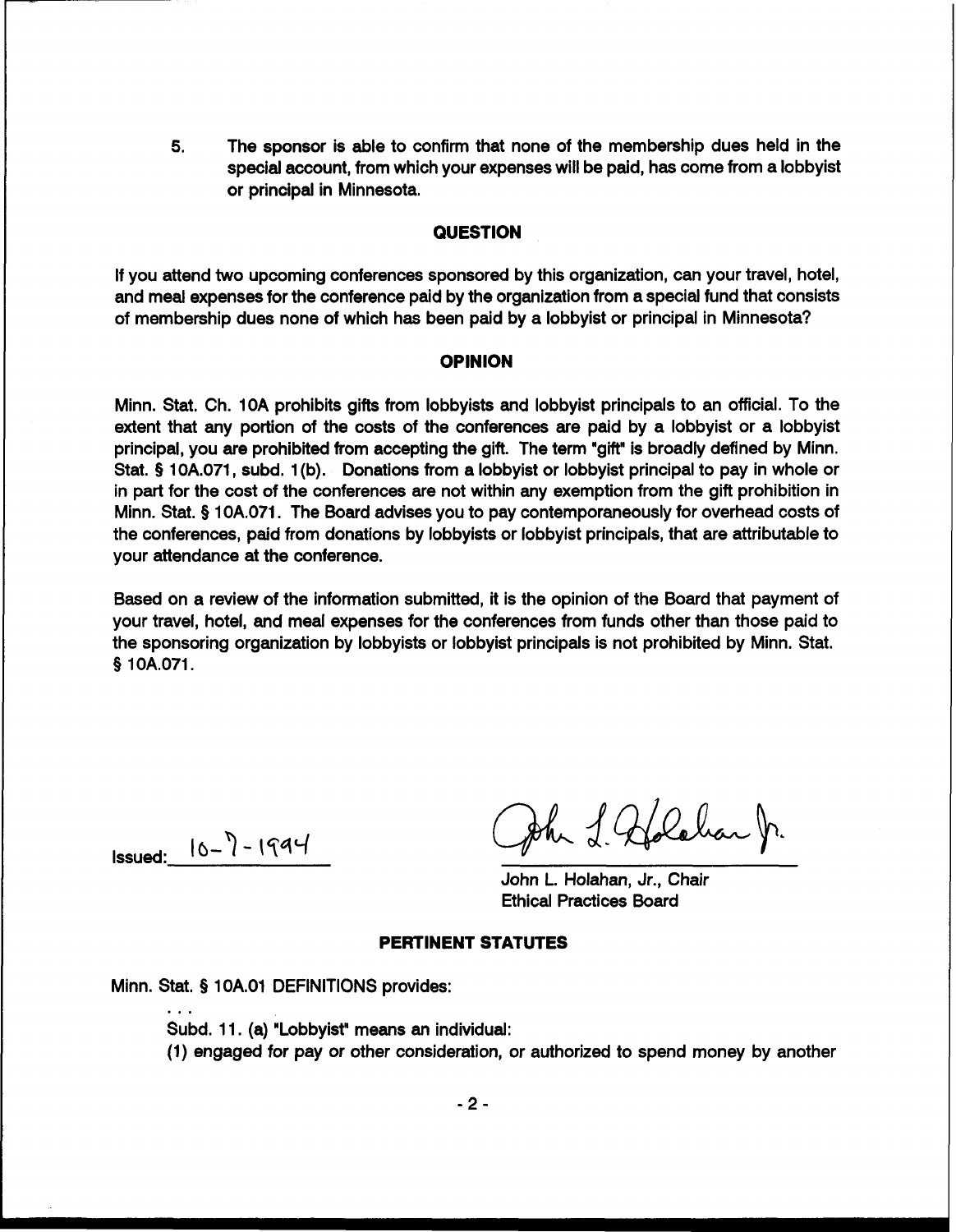individual, association, political subdivision, or public higher education system, who spends more than five hours in any month or more than \$250, not including the individual's own travel expenses and membership dues, in any year, for the purpose of attempting to influence legislative action or administrative action, or the official action of a metropolitan governmental unit, by communicating or urging others to communicate with public or local officials.

. . .

Subd. 18. "Public official" means any:

(a) member of the legislature;

(b) constitutional officer in the executive branch and the officer's chief administrative deputy;

(c) member, chief administrative officer or deputy chief administrative officer of a state board or commission which has at least one of the following powers: (i) the power to adopt, amend or repeal rules, or (ii) the power to adjudicate contested cases or appeals;

(d) commissioner, deputy commissioner, or assistant commissioner of any state department as designated pursuant to section 15.01 ;

(e) individual employed in the executive branch who is authorized to adopt, amend or repeal rules or adjudicate contested cases;

(9 executive director of the state board of investment;

(g) executive director of the Indian affairs intertribal board;

(h) commissioner of the iron range resources and rehabilitation board;

(i) commissioner of mediation services;

(j) deputy of any official listed in clauses (e) to (i);

(k) judge of the workers' compensation court of appeals;

(I) administrative law judge or compensation judge in the state office of administrative hearings or referee in the department of jobs and training;

(m) solicitor general or deputy, assistant or special assistant attorney general;

(n) individual employed by the legislature as secretary of the senate, chief clerk of the house, revisor of statutes, or researcher, legislative analyst, or attorney in the office of senate counsel and research or house research;

**(0)** member or chief administrative officer of the metropolitan council, regional transit board, metropolitan transit commission, metropolitan waste control commission, metropolitan parks and open spaces commission, metropolitan airports commission or metropolitan sports facilities commission;

(p) the director of the racing commission, the director of the gambling control board, the director of the state lottery, and the deputy director of the state lottery;

(q) director or the division of gambling enforcement in the department of public safety;

(r) member or executive director of the higher education facilities authority; or

(s) member of the board of directors or president of the Minnesota world trade center corporation.

 $\ddotsc$ 

Subd. 28. Principal. "Principal" means an individual or association that:

(1) spends more than \$500 in the aggregate in any calendar year to engage a lobbyist,